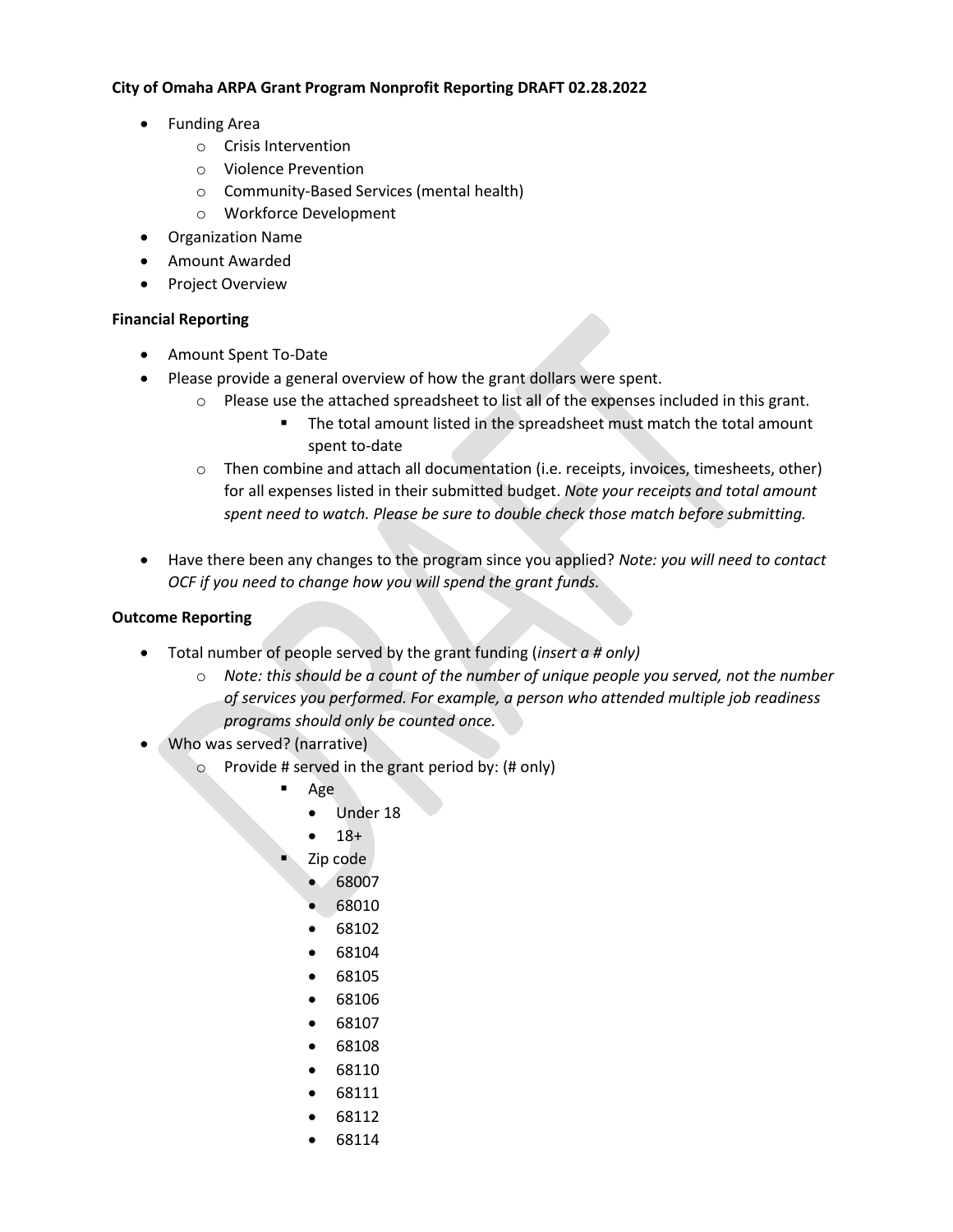- 68116
- 68117
- 68118
- 68122
- 68124
- 68127
- 68130
- 68131
- 68132
- 68134
- 68135
- 68137 • 68144
- 68152
- 68154
- 68164
- 68182
- 68198
- Race/ Ethnicity
	- Black or African American
	- American Indian or Alaska Native
	- **Hispanic**
	- **Asian**
	- Native Hawaiian or Other Pacific Islander
	- white
	- other
- Required Outcome Reporting *(this will show up based on the funding area selected from above)*  o Crisis Intervention
	- # of individuals served who were stabilized and able to transition to a safer environment/situation
	- o Violence Prevention- *Organizations will choose 1 of the following outcomes to report on, depending on their type of program:*
		- Out of School Time & Mentoring- # of youth who had an increase in positive relationships with adults
		- Gang Prevention & Intervention- # of youth who had an increase in beliefs that violence is unacceptable
		- Employment-# of participants who maintained employment during the program
		- Absenteeism & Truancy Prevention- # of participants who were able to remain in school
	- o Community-Based Services (Mental health)
		- # of individuals connected to and actively engaged in community-based mental/behavioral health services.
	- o Workforce Development